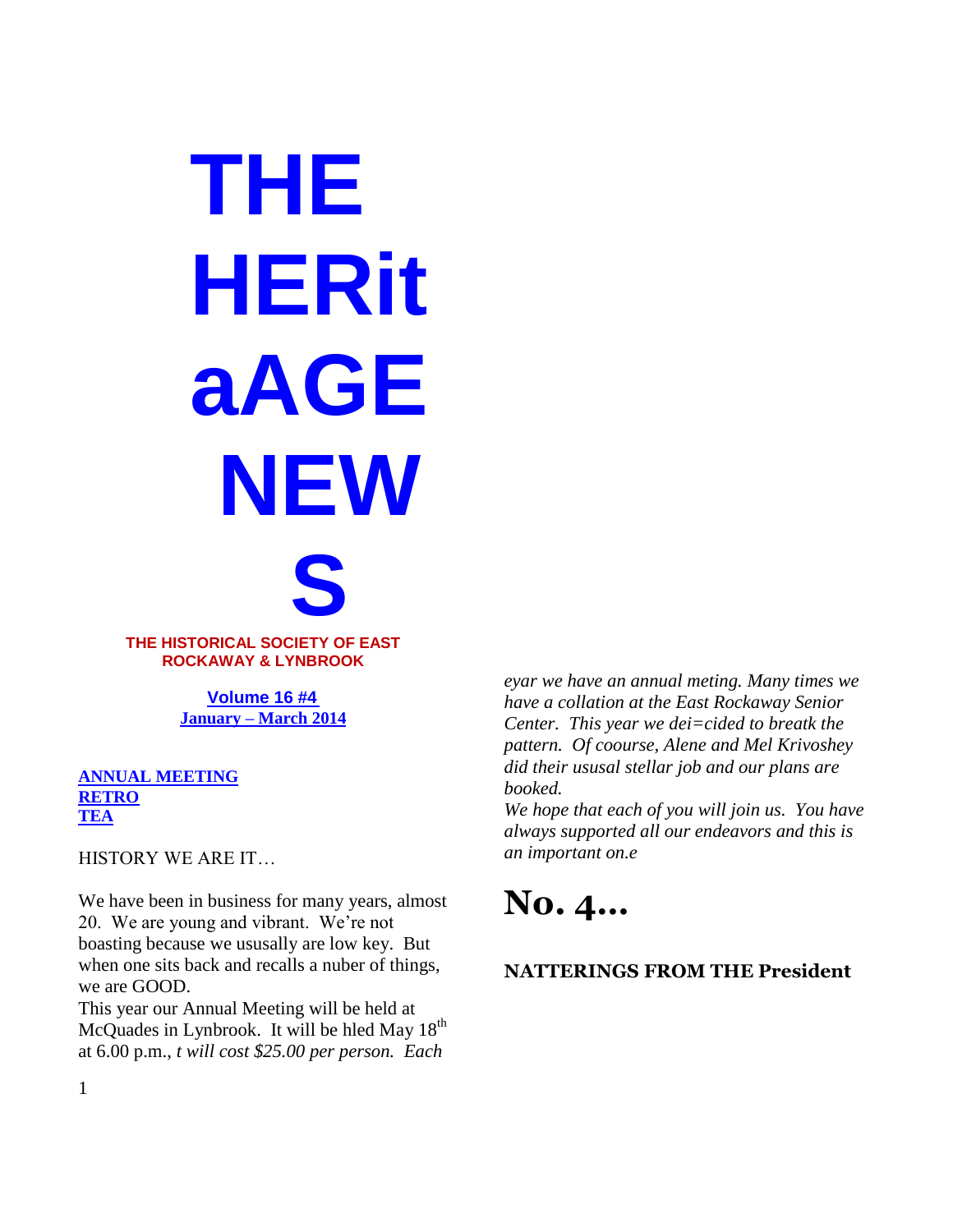

Our scholars will be graduating. Caroline Krendel will be going to Cortland . She will study forensics and psychology .

Sunny Chung will attend

Betsy Davison has moved to Gutnrr Illinois. She has a wonderful condo and she has had as much or more snow than we have had this year. Is that possible?

## **Let Us Continue…**

### **No. 1… Success of the Garage Sale**

Our congratulations are extended to Nancy Wolfsohn the Chair of our Treasure Trove. This year we did something different. We scheduled our first sale day on Friday. Guess what? It was a major success.

Saturday we achieved our goal. Nancy did a fantastic job. She keeps us on our toes. Sometimes when one of us becomes intransient, Nancy will step in and remind us that it is important to make a sale and not get our danders up. Alene Krivoshey helped keep us on our toes, too.

## **No. 1a… Lynbrook Expo**

Mary Colway is recuperating. She fell on her back door steip on one of the busiest nights at the ER. A broken ankle slowed her movement but not her curiosity. She is always a wealth of information.

Stephanie Maddalone and Mary were bantering at the Board meeting and came up with some very interesting information. Letterboxing.net'

Betsy Davison is making an important move. Richard Schimmel is too.

Mary Colway and John Van Ingen Paris visitors enjoyed hearing Vivaldi at Saint Chappelle.

It seems that we often schedule our Garage Sale the same day as Lynbrook Expo. It happened again this year. As usual, Lynbrook Historian Art Mattson made our participation in the Expo a hit. Pat McGivern was there also to lend her expertise. Madeline had arranged to have pictures of Lynbrook mounted on our display boards and both Art and Pat had fun showing people many of the 'old' places in Lynbrook. Indeed, some of those places are still there and are recognizable.

## **No. 1b… A Missing Person**

One of the stalwarts of the Historical Society is Bud Robinson. He ALWAYS lets us know that he will be at a meeting, a sale, a speaker and to help at Expo. Lo and behold none of us had heard from him. The red flags went up. After a little leg work and much thought we found him. Bob Sympson remembered his good friend John Williams. After a phone call to John we were able to locate his daughter and from there our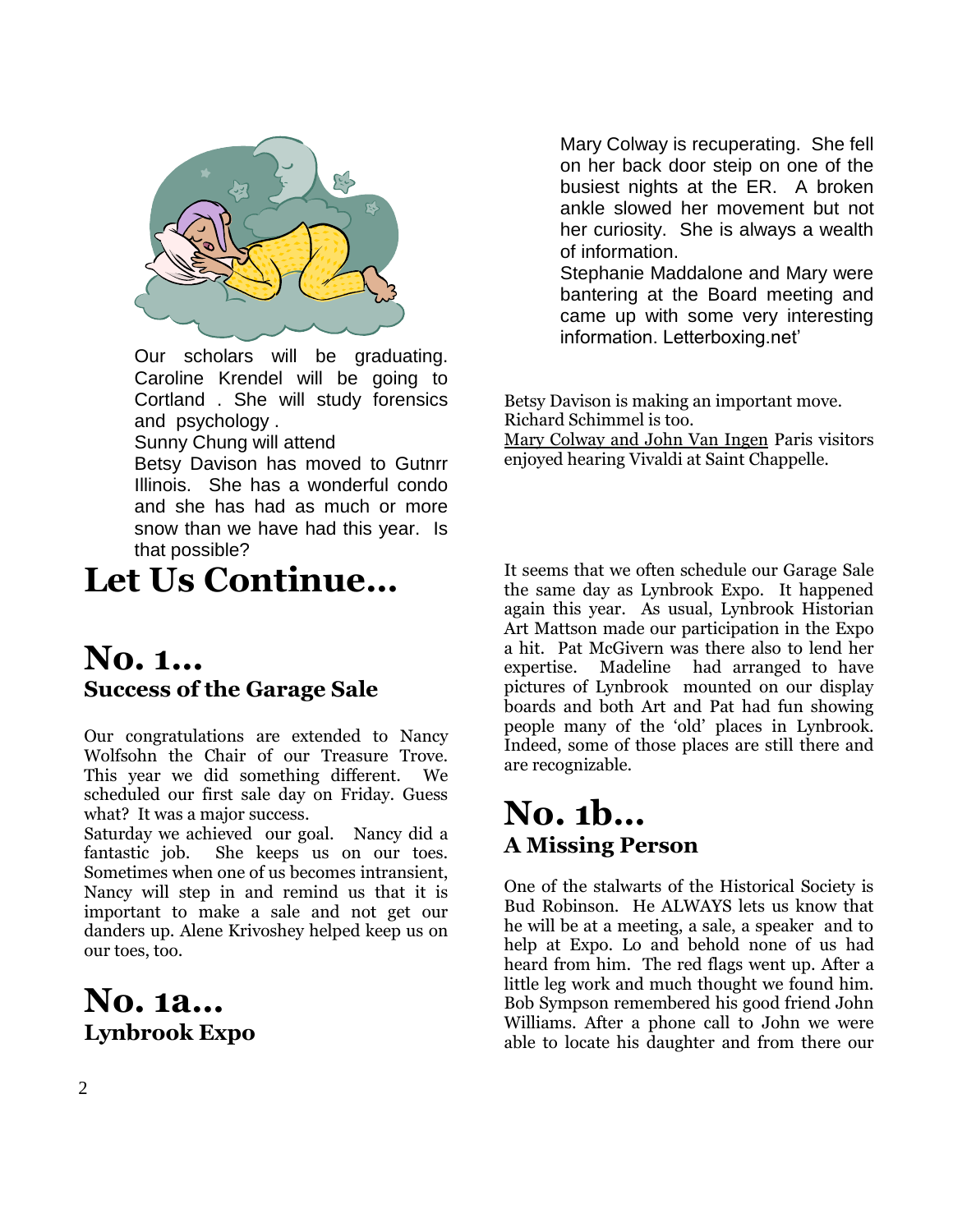detectives went to work. He is currently in Waterford Ct. and recuperating.

## **No. 2… Nunley's Amusement Park**

We will sponsor Marisa L. Berman, a local historian who has written an account of Nunley's Amusement Park. Do you remember when…? Of course, you do. Didn't every young person enjoy a trip to Nunley's and a ride on the carousel?

Ms. Berman will present a discussion at the Lynbrook Library Thursday, November 7, 2013 at 7:15 p.m. Why don't you join us and try for the brass ring?

## **No. 3… Foreclosure Court**

Some time when we read the paper we come upon some attention-grabbing items. This was one that appeared to be very interesting and one which offered an opportunity to learn something new.

A legal notice in the Herald indicated that there would be a foreclosure sale at public auction on October 1, 2013. What was up for sale?

The property located 8-14 Front Street East Rockaway, NY was to be foreclosed. That property we would recognize as Skippy's Bait Shop and the Salty Dog. The Historical Society was not in a position to buy it but it would be interesting to see to whom it was sold.

Not understanding the mechanics of foreclosure court, when a gentlemen stood up and bid \$100 we w0ndered if the property went for \$100 or \$100 above the judgment of \$394,578.42. At the end, we approached the buyer but he blew us off and that was the end of our education.

### **No. 4… NATTERINGS FROM THE President**



Do you ever have difficulty sleeping or wake up in the middle of the night with something on your mind and find it difficult to return to sleep? Here are some wanderings which come to mind in those wee hours when all is quiet.

Louise Campbell was the mother of the bride for a friend who recently lost her own mother

David Wolfsohn has a great possibility of realizing his dreams of a career in music

Stephanie Maddalone celebrated her son's wedding.

Madeline Pearson and Heidi Hofmann attended the aforementioned wedding and then took a cruise to Alaska. Now that's a segue

Richard Schimmel was missed at Expo and the Garage Sale.

Betsy Davison is making an important move. Richard Schimmel is too.

Mary Colway and John Van Ingen Paris visitors enjoyed hearing Vivaldi at Saint Chappelle.

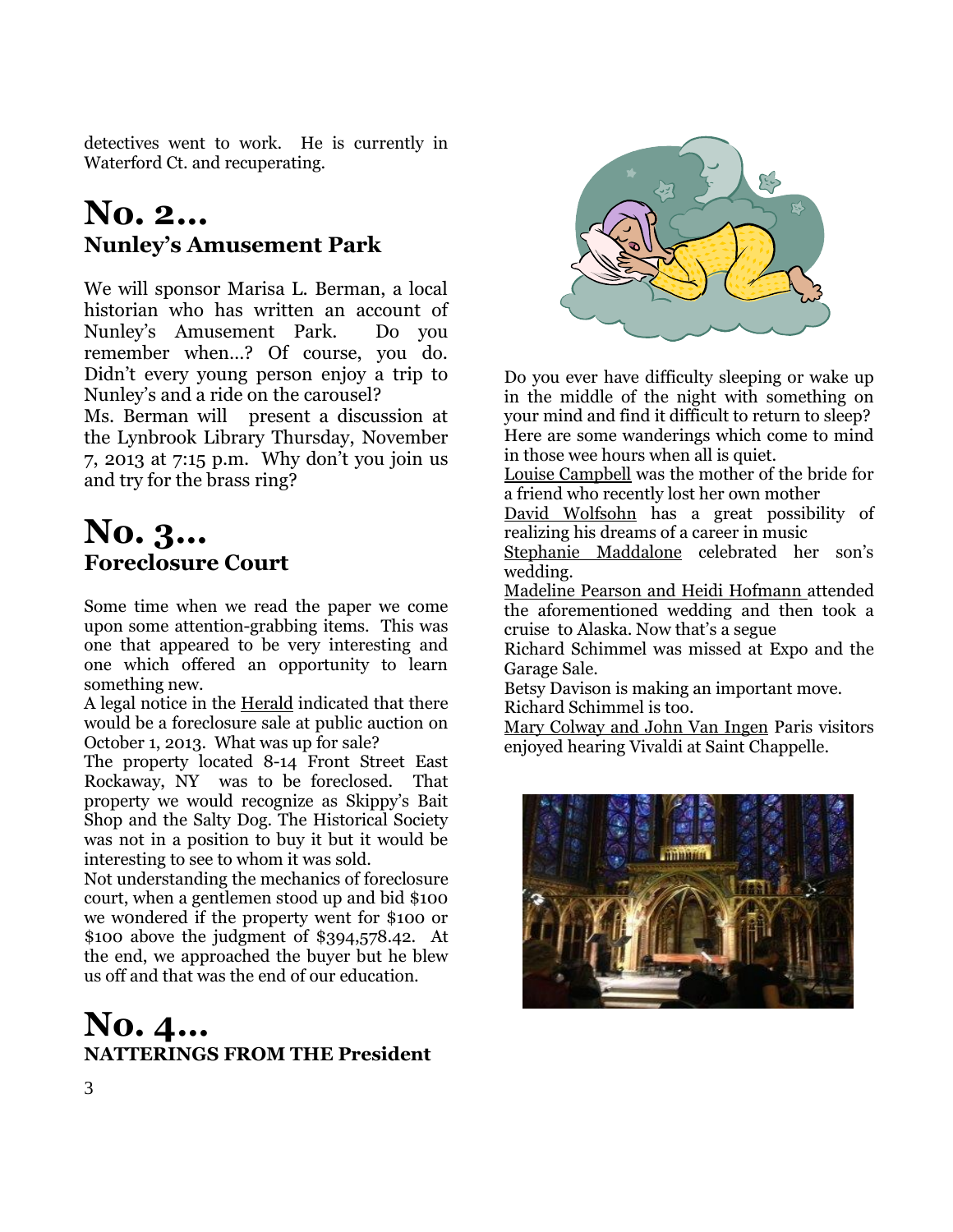and visiting the Bird Market which is open every Sunday in case you want to buy a bird in Paris,



Carol Hansen was a font of information about Pocket Parks in Lynbrook. Lynbrook Legislator F.X. Becker, Jr. had requested information about them.

Andrea Baum is an accomplished photographer Steve Vilardi enjoys old cars and showing them to his niece

Gene Torborg is very knowledgeable about Fire Department history..

Art & Norie Mattson did an extensive tour of Europe on their motorcycle but made it home for Expo

John Krendel through the LINK program at South Middle School made not only the *Herald* but the *Pennysaver* as well.

### **No. 5… Membership**

**We welcome the following people to new Membership:**

**Carol Hansen and Christine Vilardi We're Happy to Have YOU.**

**As a reminder, we hope that you have all renewed your membership and had a friend join too.**

# **No. 6…**

**We have had some interesting**  connections from the Web these last few months.

James Christian contacted with a picture of a Fire Department badge. The badge belonged to a friend of his and we wanted to know if we could identify it. Why us?

It seemed that there were only four Protector Hook Ladder and Hose Company in the country, East Rockaway was one of them. He had been able to locate us, but did not hear from Hicksville, NY;Brattleboro VT; or Selma, AL. We made inquiries of Gene Torborg and the company badge had had an early steam engine and our Company had Tootsie which was a hand pumper. We were pleased when James told us that we were the only historical society who had answered him.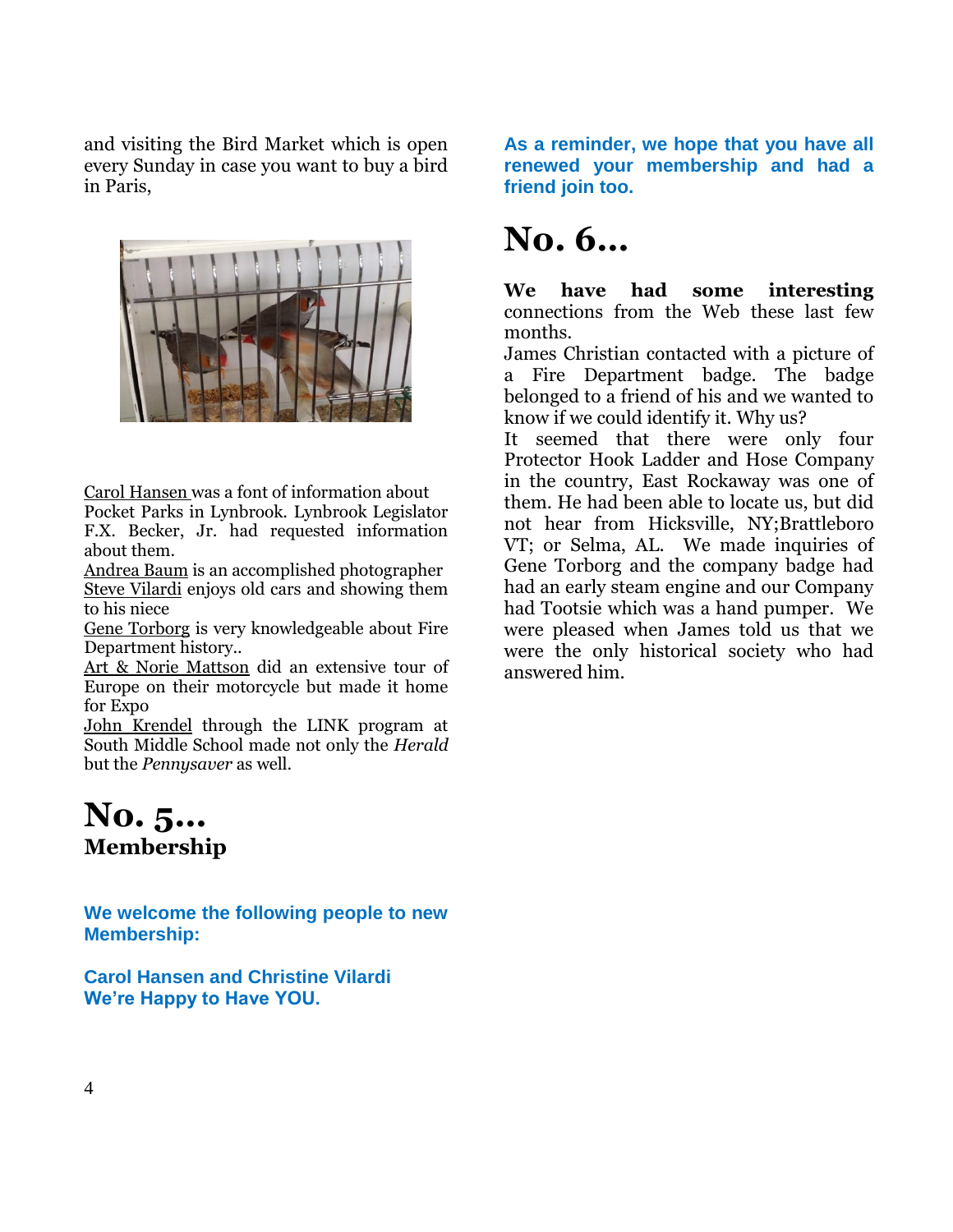

We have been most fortunate in find the right person at the right time with the right information: John Bishop, Art Mattson, John Williams, Carol Hansen to name just those people queried this month.

## **No. 7… The Roaring Twenties**

Bet this caught your eye! You may relax. We will not quite recall it with the *bon vivante* of this picture. In our research for pictures to suggest to Elaine for tickets and posters, this emerged as just one from of those days.

Don't be offended. It was a time before most of us were born. It certainly was a different era. The pictures were exciting, threatening and most assuredly indicative of another day. Some pictures had guns ready at the entrance.



The Tea Committee is hard at work planning the menu, the ambiance, the workers, and those who will actually prepare our goodies. Mary Colway welcomes ideas and input. Again this year we are seeking Raffle Prizes. Believe it or not, the Raffle is one of the critical parts of the tea. It offers people an opportunity to be creative to make gifts for others. It adds suspense to the afternoon and it is an integral part of our event. We are still open to entertainment Because of time, we probably will do a *Did You Know?*

You will be surprised what common day items began their existence in the Twenties. We rely on all of you to make this a success.

Did we forget to give you a date? No we were saving that for last. The tea will be held

> **SUNDAY, JANUARY 26TH IN THE GREAT ROOM OF THE**

**LYNBROOK LIBRARY Encore Snow date**

.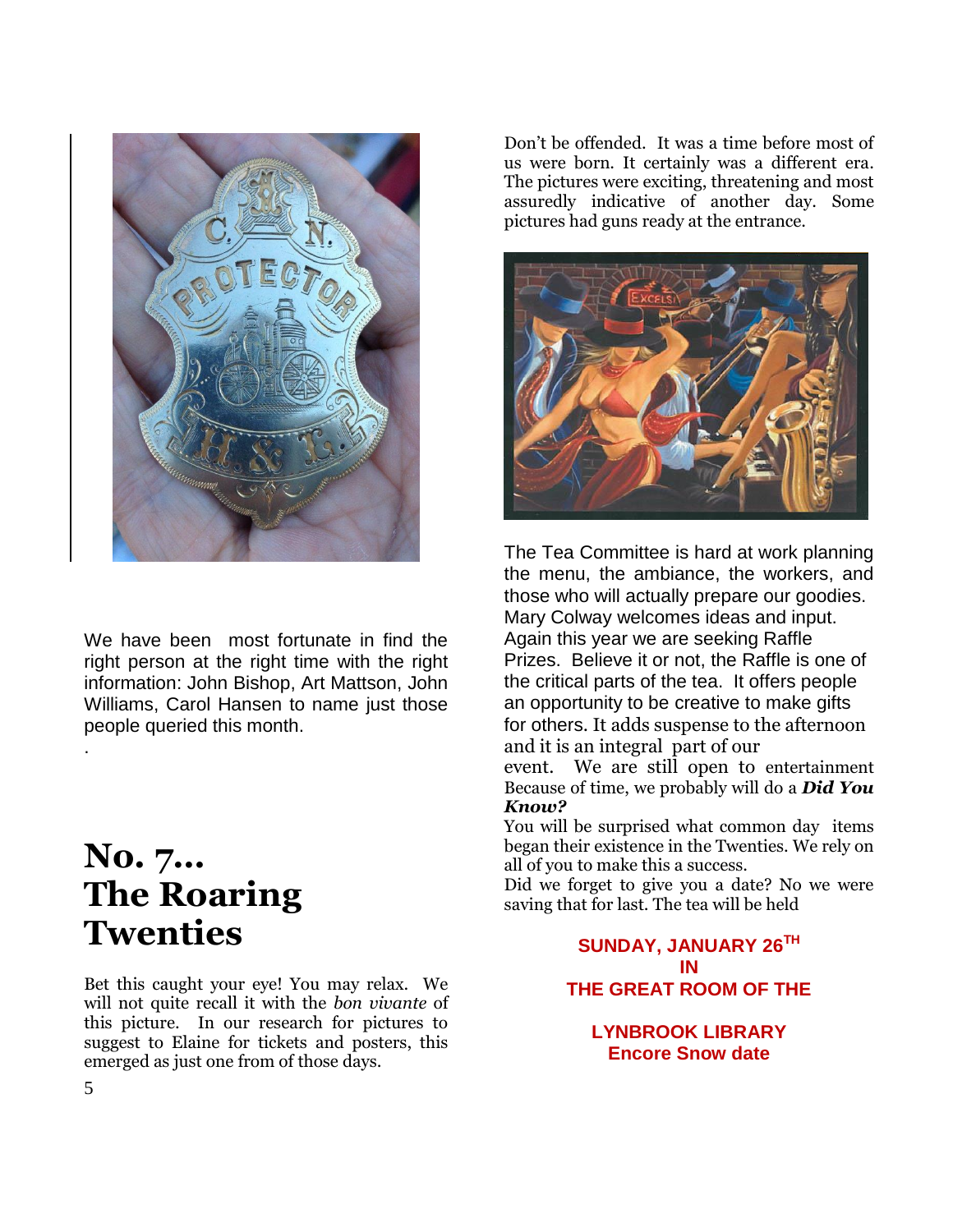#### **February 2, 2014**

**The first announcement of sale of tickets will be in the Herald. Tickets will be sold at:**

### **Moment, Memories and Traditions 39 Atlantic Avenue Lynbrook**

**East Rockaway Florist 340 Atlantic Avenue East Rockaway**

#### **And from Patricia Sympson 887-9094**

## **No 8…**

#### **Calendar of Events**

| Nov $7th$ | Marisa Berman,                  |
|-----------|---------------------------------|
|           | <b>Lynbrook Library</b>         |
|           | 7:15 Nunley's Amusement         |
|           | Park                            |
| Nov.      | <b>Bristol-Mexico</b>           |
|           | <b>Commemorative Ceremony</b>   |
|           | <b>TBA</b>                      |
| Dec. 8th  | <b>Jingle &amp; Mingle TBA</b>  |
| Jan 26th  | <b>The Roaring Twenties Tea</b> |
| Feb 2nd   | <b>Snow date</b>                |
|           |                                 |

## **No 9…**

### **WOW!**

Do you browse the web? It is a fun thing to do and it is amazing what turns up. Mary Colway alerted us to this.

The Christ Episcopal Church of Lynbrook celebrated its  $110^{th}$  anniversary, October, 2013. We reached out, albeit, late too to participate in the celebration. We did sit down and talk with Rev. JK Melton who is the Pastor in Charge of the Christ Episcopal Church.

When he and his wife Heather moved into the Rectory, they decided it would be advantageous to look around and check out the attic. Lo and behold they came across some old windows which they believed dated back to the church prior to 1910. This they determined by checking old photos still in possession of the church.

In talking with him, Pastor Melton said that original church was located on Merrick Road and Earle Avenue. The village sought to purchase that land for an expansion and they offered the church the land where it is presently located Peninsula Boulevard and Hempstead Avenue.

A new church was built and sufficed for forty years. In 1961 the old building was torn down and the present church was built. The windows were replaced.

Yet another instance of the wonders of the internet, Rev. JK and his wife Heather located a Marilyn Miller a serials cataloging specialist at the Ohio State University Library. Ms. Miller is working with the support of the Gahanna Sanctuary Board to contact as many as possible of the 850 churches which at one time contained Von Gerichten windows. Ms. Miller is doing research with the ultimate goal of a book on glassmakers Theodore and Ludwig Von Gerichten. Ludwig was designer of original Christ Church windows. It is believed that these windows were made in his Munich studio.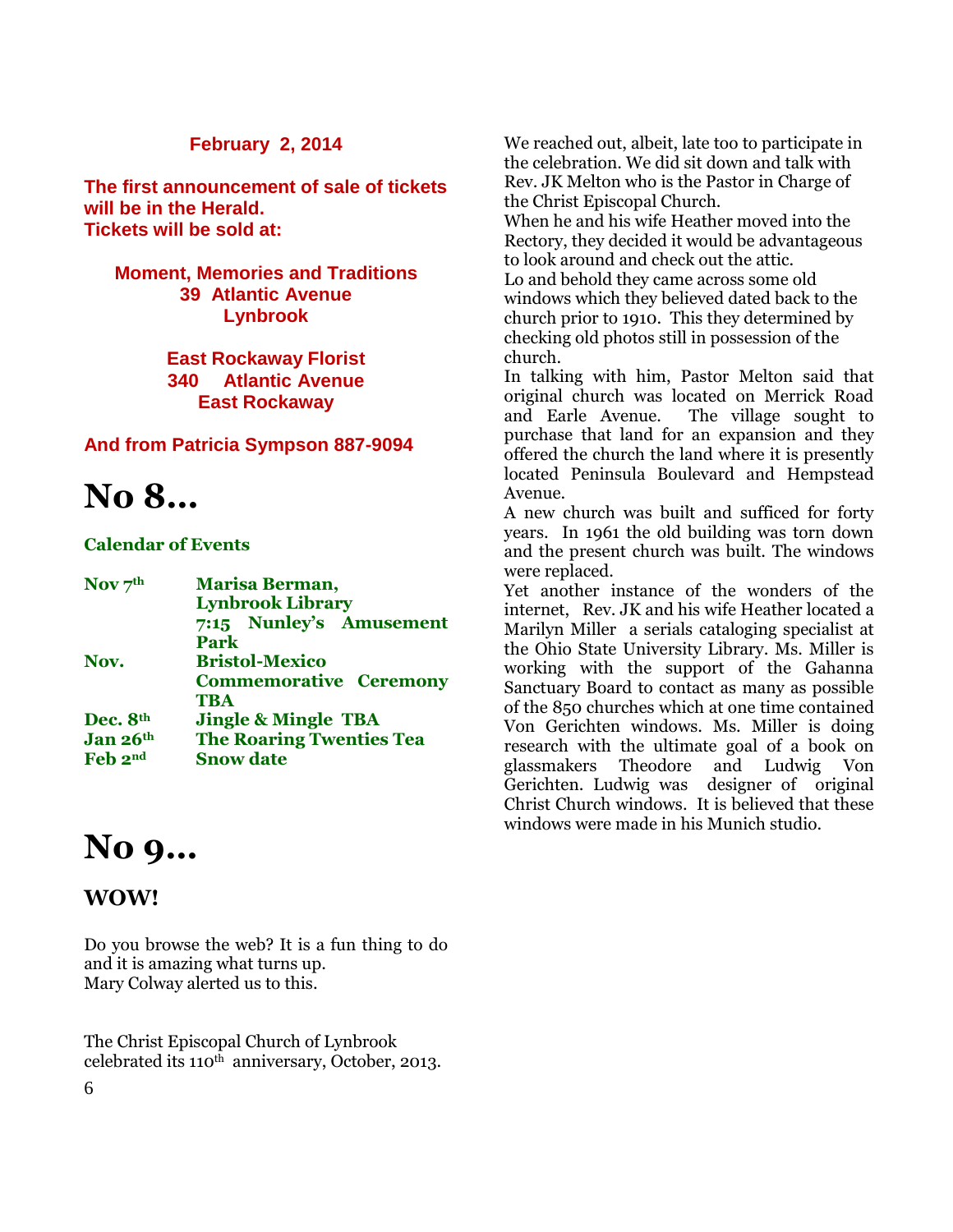

The Star of David window cleaned and standing in the Parish Hall.

When a church expressed an interest in purchasing Von Gerichten stained glass windows a company representative would travel to the church and meet with congregation representatives to discuss window patterns and scenes. Using standard patterns in coordination with unique drawings, a drawing of the proposed window would be created. Back in the Columbus Von Gerichten office, Employee Mary Ann Holtziger Mclean, using a pricing formula, would figure the cost of the window. This pricing formula took into account a number of things including the size of the window and the intricacy of the window; the more tiny pieces, the greater the price.

Once the congregation approved the price, work began on the windows. Large sheets of paper

were spread on work tables in the studio's second floor work area. Outlines of each piece were drawn on the paper as if it were a large puzzle board. Glass, having been previously purchased from glass manufacturing companies, was cut into pieces, placed as if they were puzzle pieces onto paper, and were then secured into place with pieces of lead called canes

While not all 1800 Von Gerichten stained glass windows still exist the majority of the windows, like those in the Gahanna Sanctuary, still grace the buildings in which they were originally installed. Window photos and information from these churches' archives are being studied and compared and similarities and differences are being noted. Eventually the information received from these churches concerning their Von Gerichten windows will be compiled into a book that will take a comprehensive look at the company and the designs in the windows created by the company.

### **[Cleaning the windows…](http://www.christchurchlynbrook.org/cleaning-the-windows/)**

Posted on [July 10, 2013](http://www.christchurchlynbrook.org/cleaning-the-windows/) by [The Rev. JK Melton](http://www.christchurchlynbrook.org/author/meltonjk/)

When we moved into the Rectory, we found some old stained glass windows in the attic. No one knew where they were from, but our hunch was that they were the original windows from the first Christ Church building. Later, we found a picture that was captioned, "Easter, 1913." There, above the altar of the old church were the old windows!

The windows probably were placed in the attic in 1961, when the old church was torn down to make way for the Parish Hall. They gathered a lot of dust and some other muck. The frames have been a bit damaged, mostly due to poor storage. Remarkably, only one piece of glass is missing.

Recently, Heather and I cleaned the windows. Ultimately, we hope to have them framed and lit so that people can enjoy their beauty. This will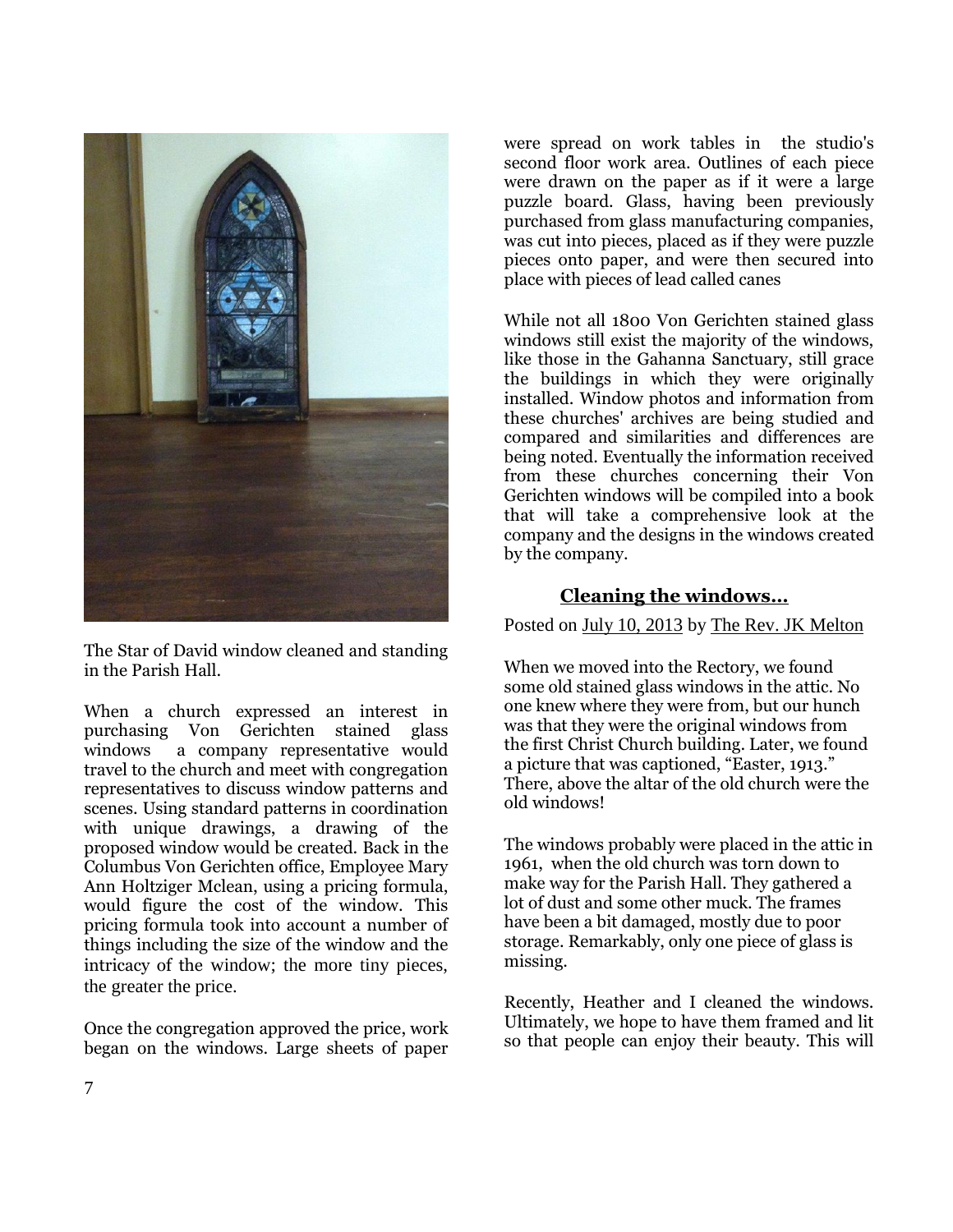cost about \$700. What a nice memorial gift that would make (hint, hint).

Let's talk. There is much history and we are so proud to have learned this. Thank you.



Agnus Dei Window Before





Careful cleaning with gentle soaps.



After the washing, the Star window.



Agnus Dei window After

Sources: Wikipedia Von Gerichten Windows

Meltonjkchristchurchlynbrook.org

Ed: Patricia C. Sympson, PhD. [psympson@optonline.ne](mailto:psympson@optonline.ne)t

t

8 [psympson@optonline.net](mailto:psympson@optonline.net)